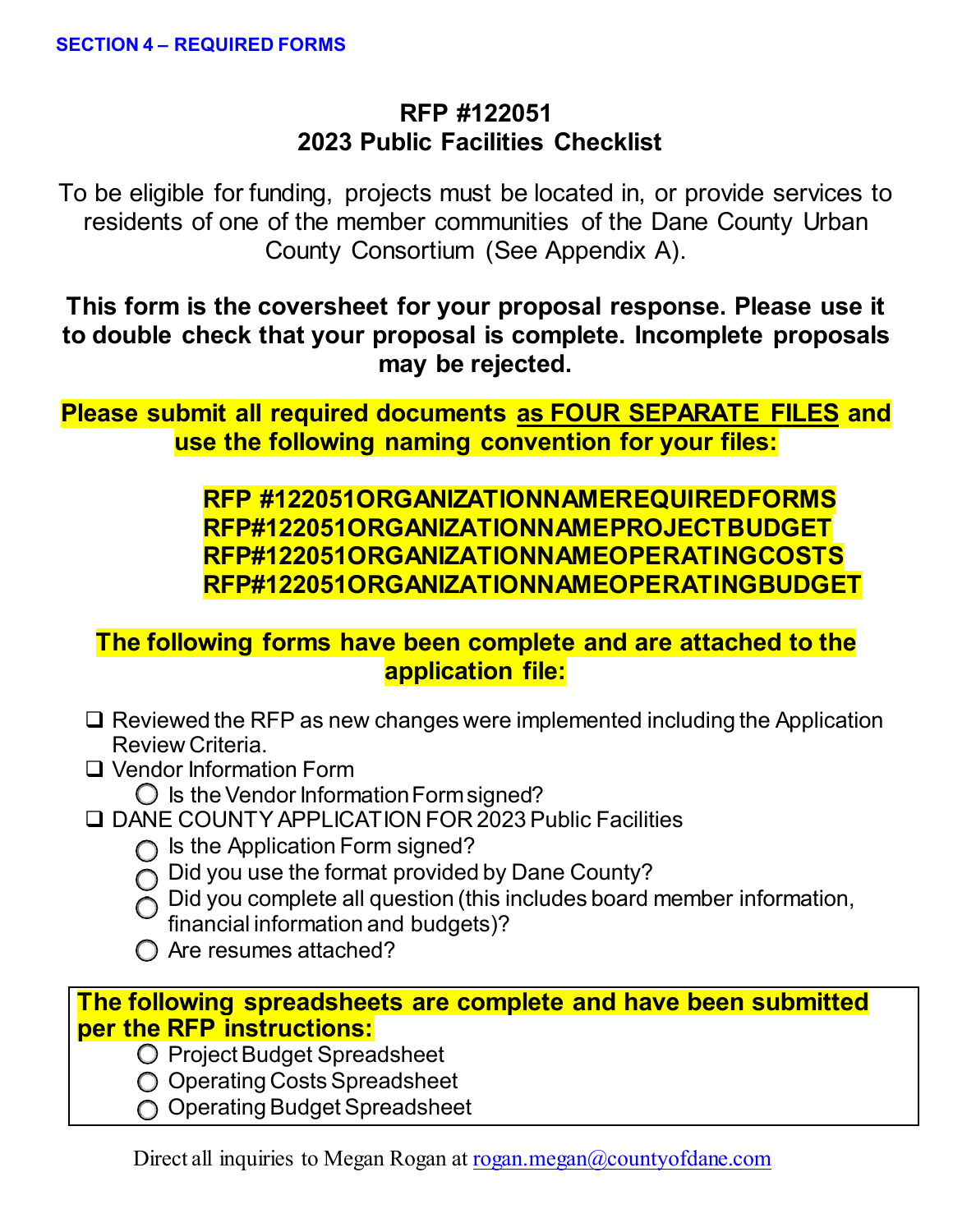## **VENDOR INFORMATION**

#### **VENDOR NAME:**

| Vendor Information (address below will be used to confirm Local Vendor Preference) |                  |  |
|------------------------------------------------------------------------------------|------------------|--|
| <b>Address</b>                                                                     |                  |  |
| <b>City</b>                                                                        | County           |  |
| <b>State</b>                                                                       | $\mathbf{Zip}+4$ |  |
| <b>Vendor Rep. Name</b>                                                            | <b>Telephone</b> |  |
| <b>Title</b>                                                                       |                  |  |
| <b>Email</b>                                                                       |                  |  |
| Dane County Vendor#                                                                |                  |  |

**Local Vendor Preference Does Not Apply To This Bid** *(Reference General Guidelines #1.6)*

**Local Content Vendor Preference Does Not Apply To This Bid** *(Reference General Guidelines #1.7)*

#### **Fair Labor Practice Certification** *(Reference General Guidelines #1.9)*

 Vendor has not been found by the National Labor Relations Board ("NLRB") or the Wisconsin Employment Relations Commission ("WERC") to have violated any statute or regulation regarding labor standards or relations in the seven years prior to the date this bid submission is signed.

 $\Box$  Vendor has been found by the National Labor Relations Board ("NLRB") or the Wisconsin Employment Relations Commission ("WERC") to have violated any statute or regulation regarding labor standards or relations in the seven years prior to the date this bid submission is signed.

| Addenda – we hereby acknowledge receipt, review and use of the following addenda, if applicable. |                    |                    |                    |             |
|--------------------------------------------------------------------------------------------------|--------------------|--------------------|--------------------|-------------|
| $\Box$ Addendum #1                                                                               | $\Box$ Addendum #2 | $\Box$ Addendum #3 | $\Box$ Addendum #4 | $\Box$ None |

**Signature Affidavit**

In signing this bid, we certify that we have not, either directly or indirectly, entered into any agreement or participated in any collusion or otherwise taken any action in restraint of free competition; that no attempt has been made to induce any other person or firm to submit or not to submit a bid; that this bid has been independently arrived at without collusion with any other bidder, competitor or potential competitor; that this bid has not been knowingly disclosed prior to the opening of bids to any other bidder or competitor; that the above statement is accurate under penalty of perjury.

The undersigned, submitting this bid, hereby agrees with all the terms, conditions, and specifications required by the County in this Request for Bid, and declares that the attached bid and pricing are in conformity therewith.

**Signature:** Title:

**Printed Name:** \_\_\_\_\_\_\_\_\_\_\_\_\_\_\_\_\_\_\_\_\_\_\_\_\_\_ **Date:** \_\_\_\_\_\_\_\_\_\_\_\_\_\_\_\_\_\_\_\_\_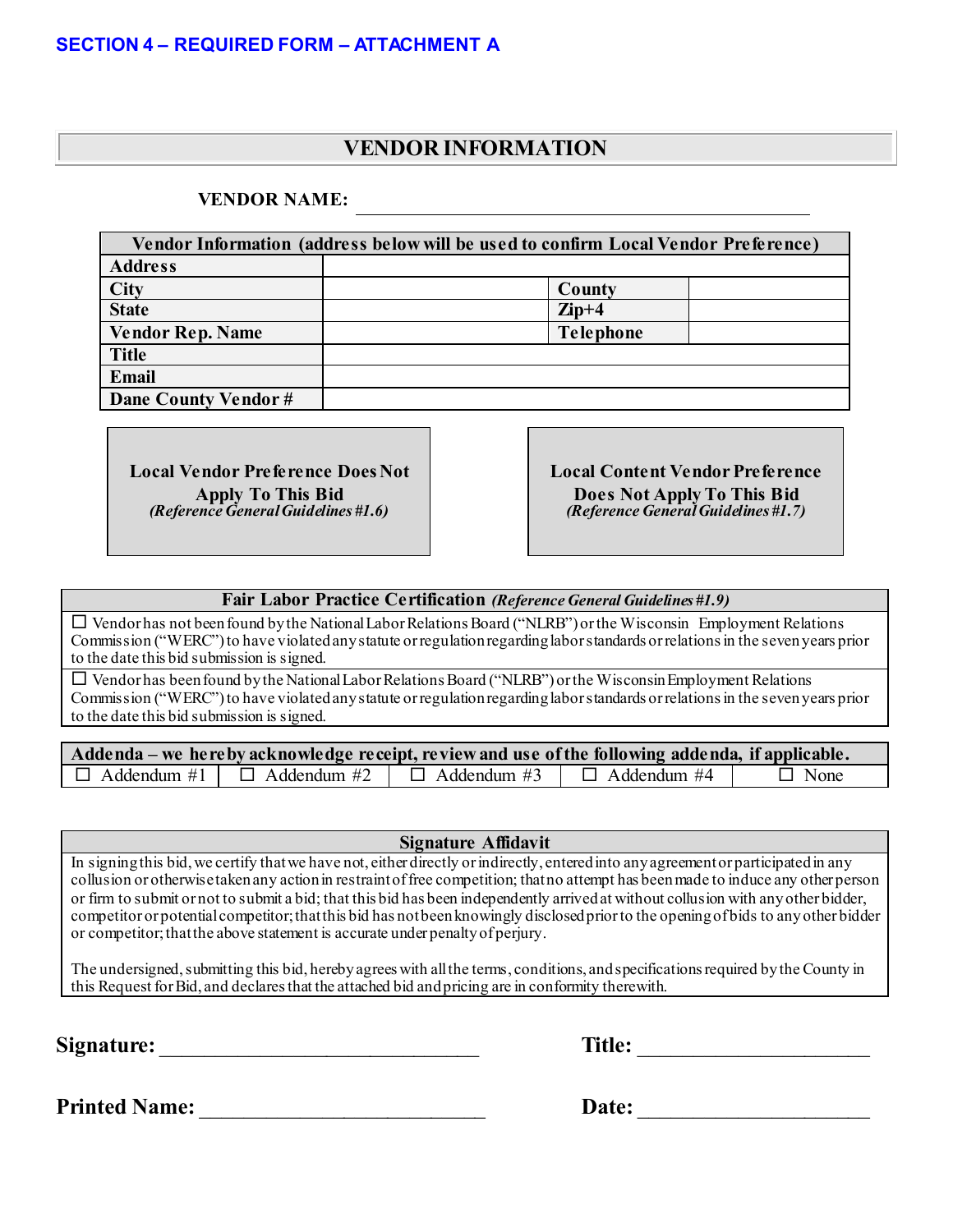# **DANE COUNTY APPLICATION FOR 2023 CDBG FUNDS: PUBLIC FACILITIES**

#### **APPLICATION SUMMARY**

| <b>ORGANIZATION</b><br><b>NAME</b>                                                        |                                                                       |
|-------------------------------------------------------------------------------------------|-----------------------------------------------------------------------|
| <b>MAILING ADDRESS</b><br>If P.O. Box, include<br><b>Street Address on</b><br>second line |                                                                       |
| <b>TELEPHONE</b>                                                                          | <b>LEGAL STATUS</b>                                                   |
| <b>FAX NUMBER</b>                                                                         | $\Box$ Municipality                                                   |
| <b>NAME CHIEF ADMIN/</b><br><b>CONTACT</b>                                                | $\Box$ Private, Non-Profit<br>$\Box$ Private, For Profit              |
| <b>INTERNET WEBSITE</b><br>(if applicable)                                                | $\Box$ Other: LLC, LLP, Sole Proprietor<br>Federal EIN: North Control |
| <b>E-MAIL ADDRESS</b>                                                                     | Unique Entity Identification Number:                                  |

**PROJECT NAME:** Please list the project for which you are applying.

| <b>PROJECT NAME</b> | <b>PROJECT</b><br><b>CONTACT PERSON</b> | <b>PHONE</b><br><b>NUMBER</b> | <b>E-MAIL</b> |
|---------------------|-----------------------------------------|-------------------------------|---------------|
|                     |                                         |                               |               |

**FUNDS REQUESTED:** Please list the amount of funding for which you are applying.

| <b>TOTAL PROJECT COST</b> | <b>AMOUNT OF CDBG</b><br><b>FUNDS REQUESTED</b> | % OF CDBG FUNDS TO<br><b>TOTAL PROJECT COST</b> |
|---------------------------|-------------------------------------------------|-------------------------------------------------|
|                           |                                                 | $\%$                                            |

Signature of Chief Elected Official/Organization **Head** 

**Title** 

Printed Name **Date** 

**Failure to sign this form may result in the application to be ineligible for funding and may not be scored.**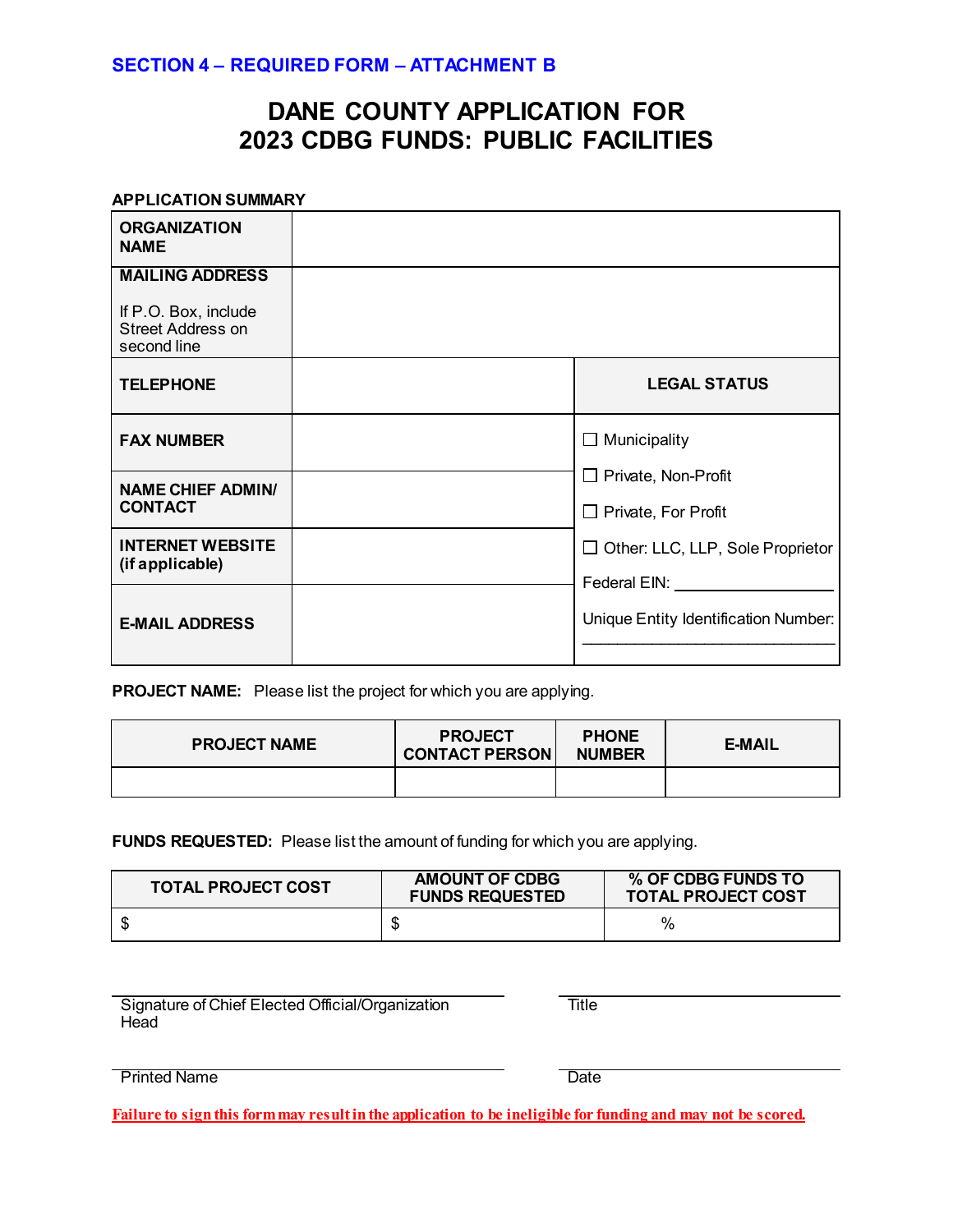#### **NEED AND JUSTIFICATION**

A. **PROJECT TYPE:** Is this project for rehabilitation work for new construction, or a combination?

- Rehab work only
	- New construction only

**Combination of rehab work and new construction** 

B. **FACILITY TYPE:** Following the construction or rehab work, what type of public facility will exist?

| Abused and Neglected Children Facility |
|----------------------------------------|
| <b>AIDS Patient Facilities</b>         |
| <b>Child Care Center</b>               |
| <b>Community Center</b>                |
| Domestic Violence Shelter              |
| <b>Fire Station</b>                    |
| Group Home                             |
| <b>Halfway House</b>                   |
| <b>Handicapped Center</b>              |
| <b>Health Facility</b>                 |
| Homeless Facility                      |
| Park                                   |
| <b>Recreational Facility</b>           |
| <b>Senior Center</b>                   |
| <b>Tornado Safe Shelter</b>            |
| <b>Transitional Housing Facility</b>   |
| <b>Youth Center</b>                    |
| Other, please specify:                 |

C. **FACILITY HOURS:** List below the hours the facility is expected to be open to the general public.

| Day of the Week | Hours |
|-----------------|-------|
| Sunday          |       |
| Monday          |       |
| Tuesday         |       |
| Wednesday       |       |
| Thursday        |       |
| Friday          |       |
| Saturday        |       |

D. **PROJECT LOCATION:** Indicate where the project is located. Maps may be included as a separate attachment.

| Building Name:  |  |
|-----------------|--|
| Street Address: |  |
| City, Zip Code: |  |
| Municipality:   |  |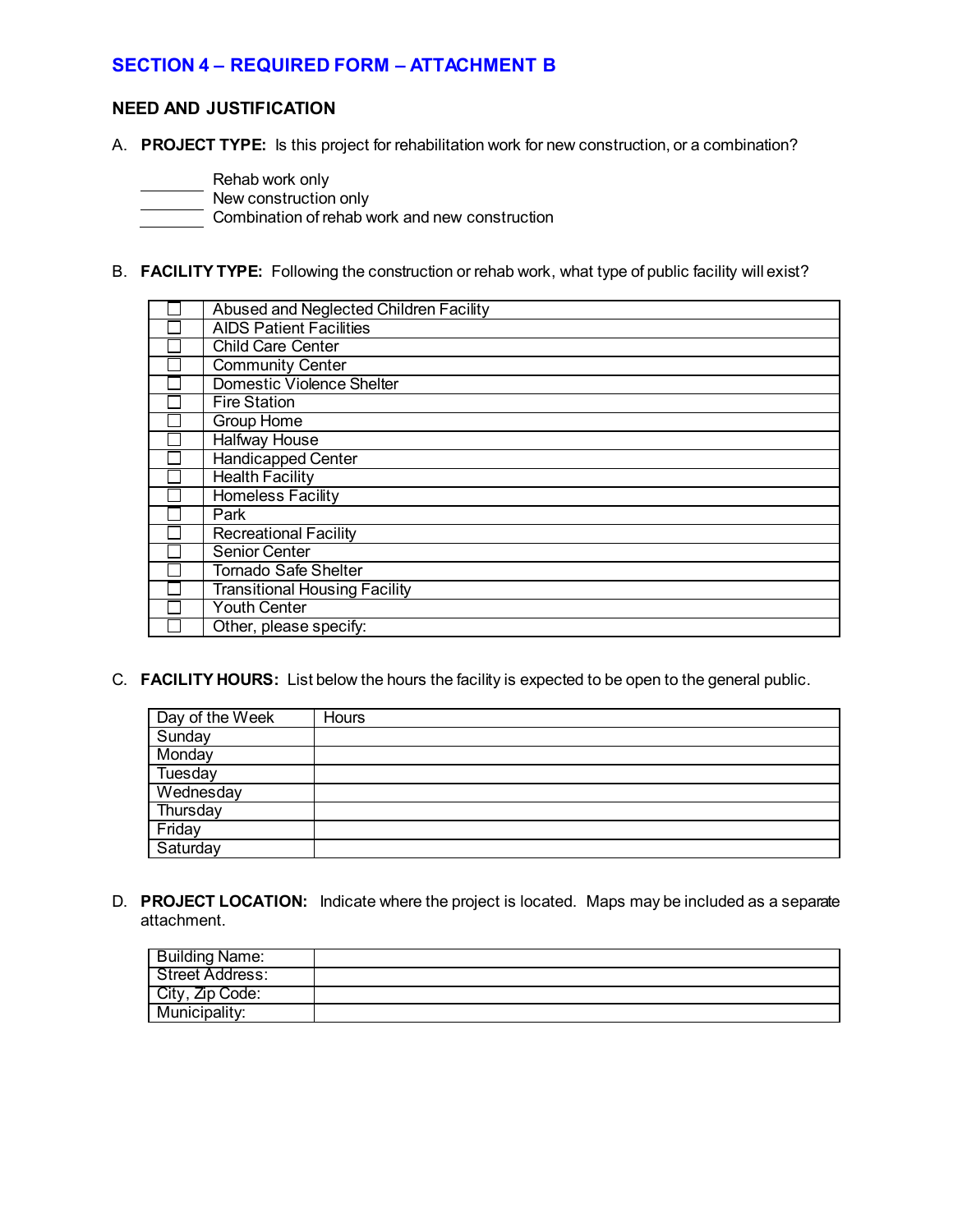E. **PROPERTY OWNER:** Indicate the name and contact information of the owner of the property following the construction or rehab work.

| Name:                             |  |
|-----------------------------------|--|
| Address:                          |  |
| City, State, Zip Code:            |  |
| Primary Contact Person and Title: |  |
| Telephone:                        |  |
| Alternate Phone:                  |  |
| Fax:                              |  |
| E-mail Contact:                   |  |

F. **PROJECT NEED:** In the space below, provide a brief description of the need or problem that will be addressed and how the end users of the facility were involved in identifying the needs.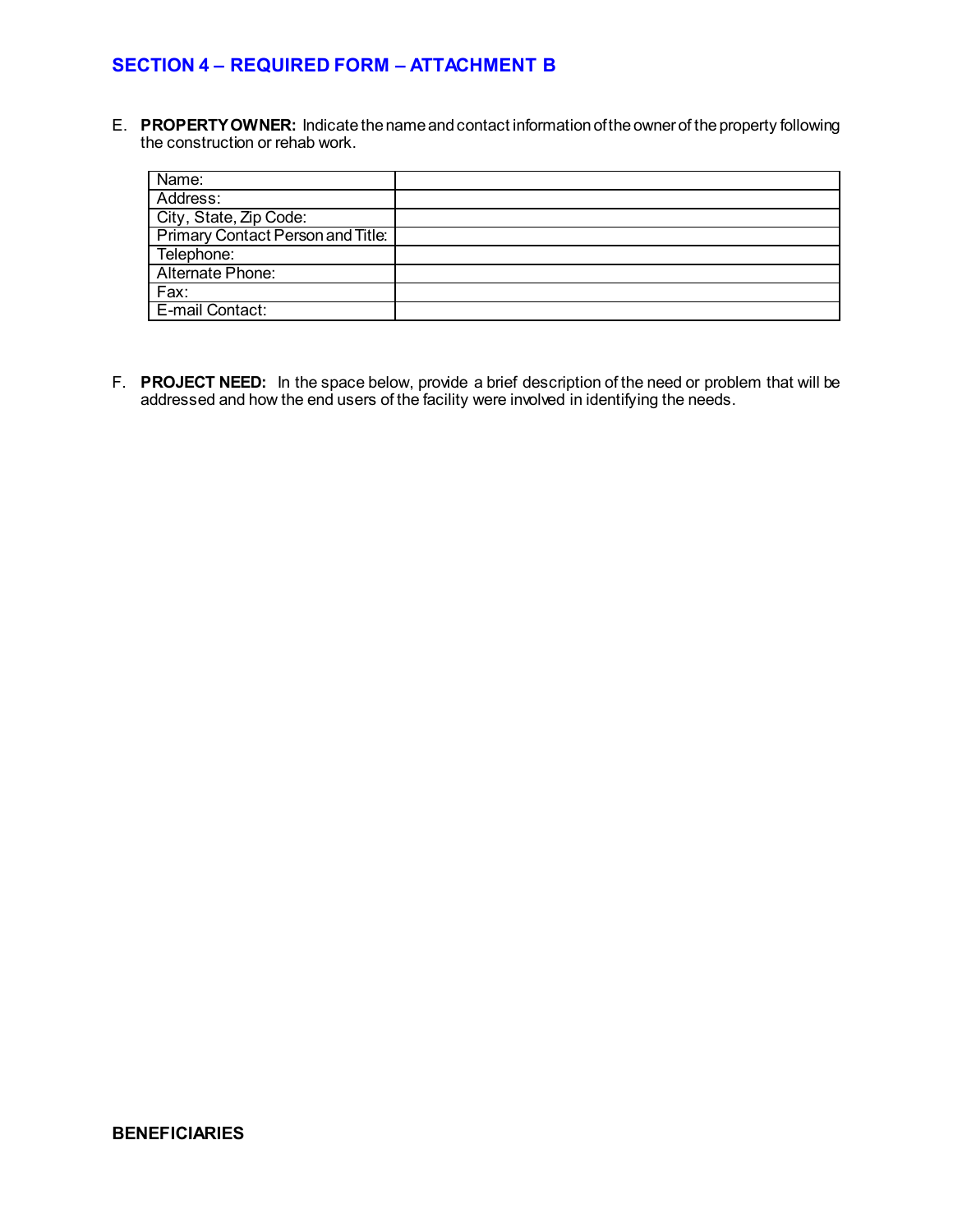G. **NATIONAL OBJECTIVE:** Indicate which national objective this project will meet.

| Low-Moderate Income Area Benefit                                                         |
|------------------------------------------------------------------------------------------|
| The public facility will be used for a purpose, the benefits of which are available to   |
| all residents in a particular area that is primarily residential, and at least 47.8% of  |
| those residents are low-and-moderate income persons.                                     |
| Low-Moderate Income Limited Clientele Benefit                                            |
| The public facility will be used for an activity designed to benefit a particular group  |
| of persons at least 51% of whom are low-and-moderate income persons.                     |
| Low-Moderate Income Housing Benefit                                                      |
| The public facility exclusively assists in the provision of housing to be occupied by    |
| low-and-moderate income persons.                                                         |
| Spot Blight                                                                              |
| The public facilities are for the historic preservation or rehabilitation of blighted or |
| decayed public facilities located outside of a designated slum or blighted area.         |
| Rehabilitation must be limited to the extent necessary to eliminate specific             |
| conditions detrimental to public health and safety.                                      |

- **H. CENSUS TRACT**: In what census tract is the project located?**( Dane County Urban County Consortium excluding the City of Madison as identified in Appendix A)**
- I. **POPULATION TO BE SERVED:** In the space below, provide a brief description of the population who will benefit from this project. Please include **how many**beneficiaries you are expecting to serve. Be sure to not overestimate as you will be required to submit beneficiary information on each person/household served. (Example:Your agency operates a Community Center that receives aPublic Facilities grant, if the Community Center will serve 400 individuals which equals 100 households, then you would only list 100 beneficiaries.) **(Dane County Urban County Consortium excluding the City of Madison as identified in Appendix A)**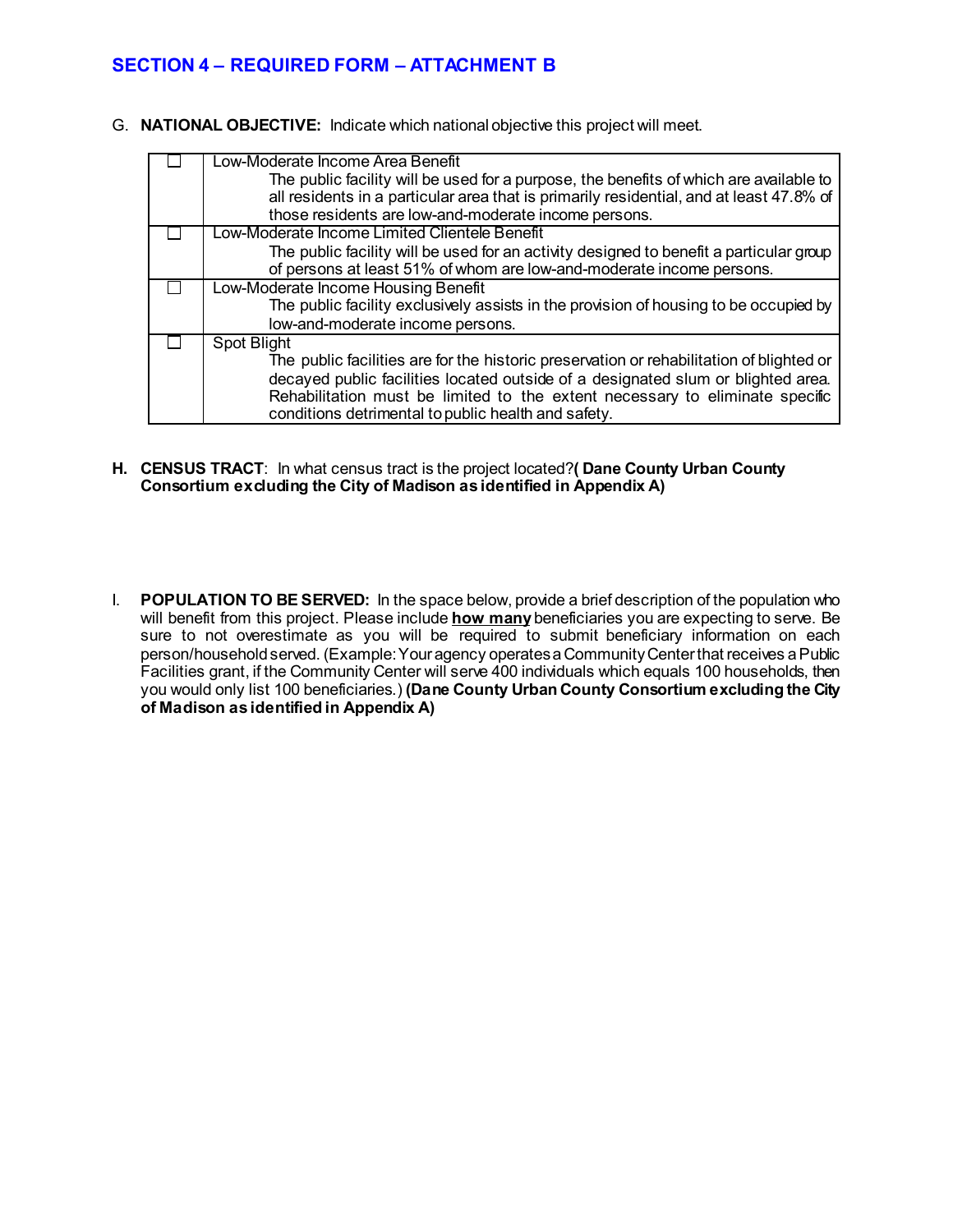J. **Urban County Consortium (UCC-Appendix A):** Persons served by this project must reside OUTSIDE the City of Madison. Explain specifically how your organization will track beneficiary information in order to ensure that those served reside in the UCC (and not the City of Madison)

#### **PROJECT APPROACH**

K. **ARCHITECTURAL/ENGINEERING DESIGN:** In the space below, describe any architectural/ engineering designwork, such as preparing plans, drawings, specifications, work write-ups, and/or cost estimates that has been or will be undertaken for this project. NOTE: In order for these costs to be covered, HUD procurement requirements must be followed.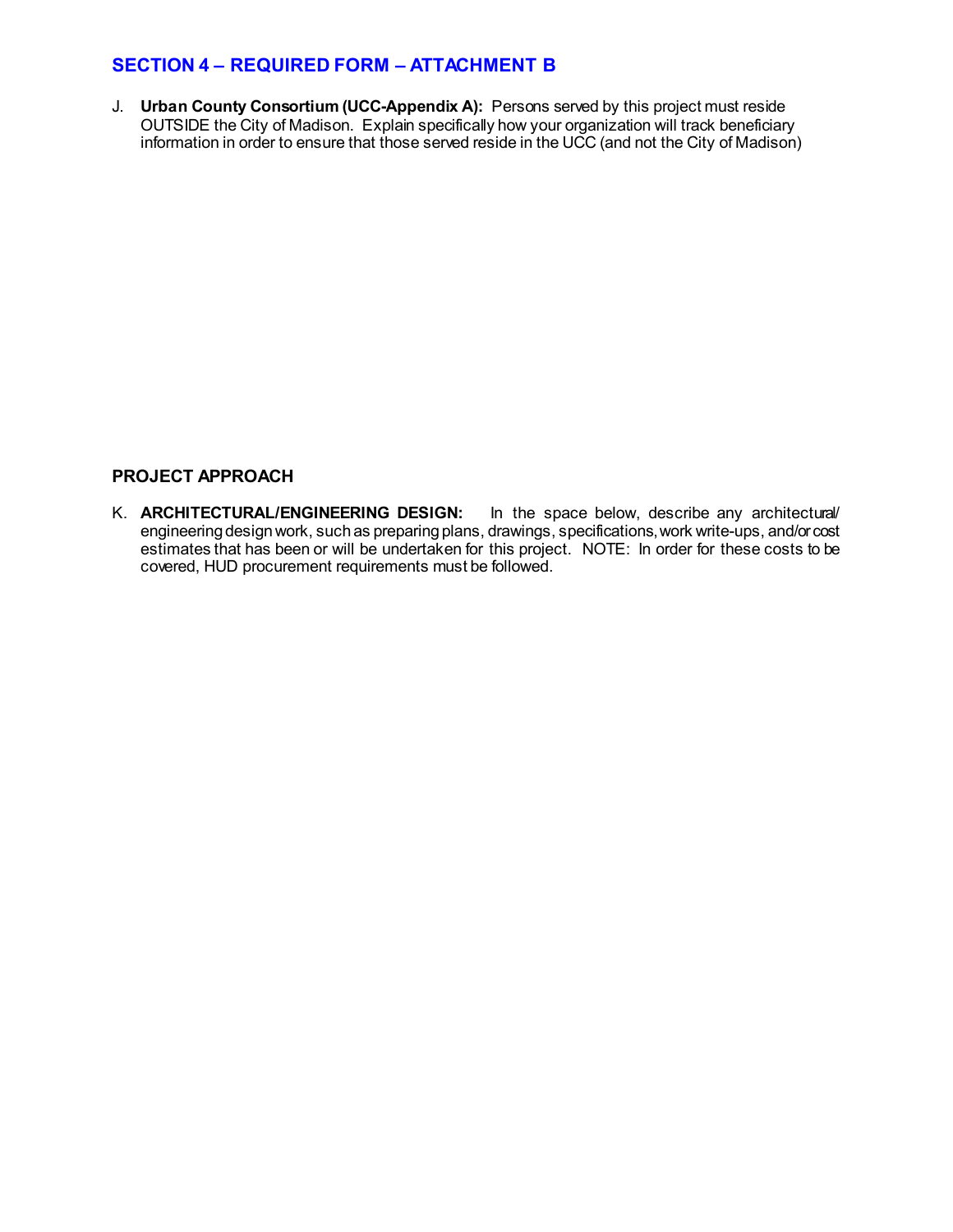L. **PROJECT MANAGER:** If a Project Manager has already been identified, please provide the requested information. Attach the resume to this application.

| Name:                             |  |
|-----------------------------------|--|
| Address:                          |  |
| City, State, Zip:                 |  |
| <b>Primary Contact Person and</b> |  |
| Title:                            |  |
| Telephone:                        |  |
| Alternative Phone:                |  |
| Fax:                              |  |
| <b>Email Address:</b>             |  |

If a Project Manager has yet to be identified, please describe how one will be selected.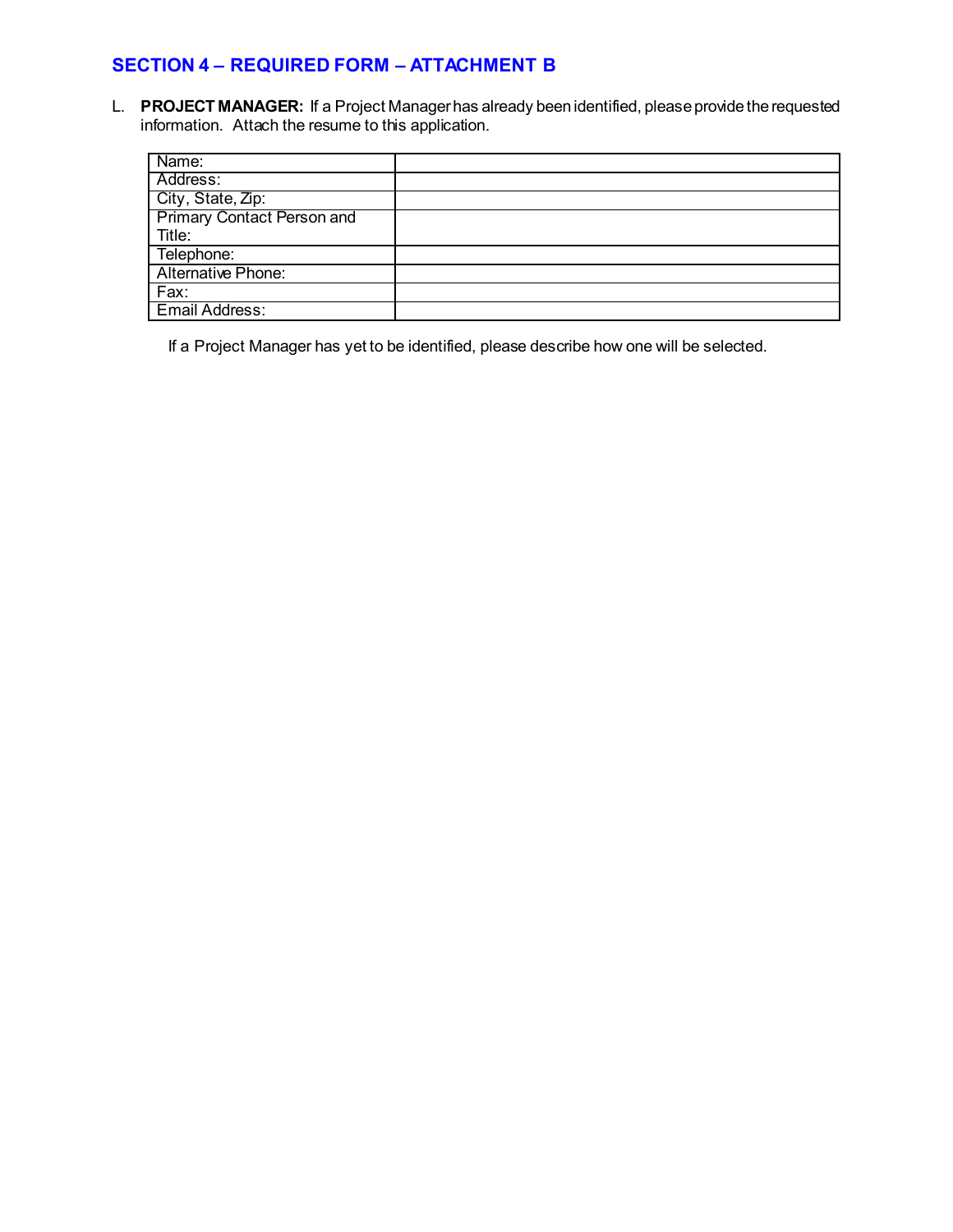M. **SCOPE OF WORK:** In the space below, provide information regarding the work that will be undertaken and describe how it will address the identified problem(s). Include information on any partnerships that have been or will be formed in order to ensure the success of the project.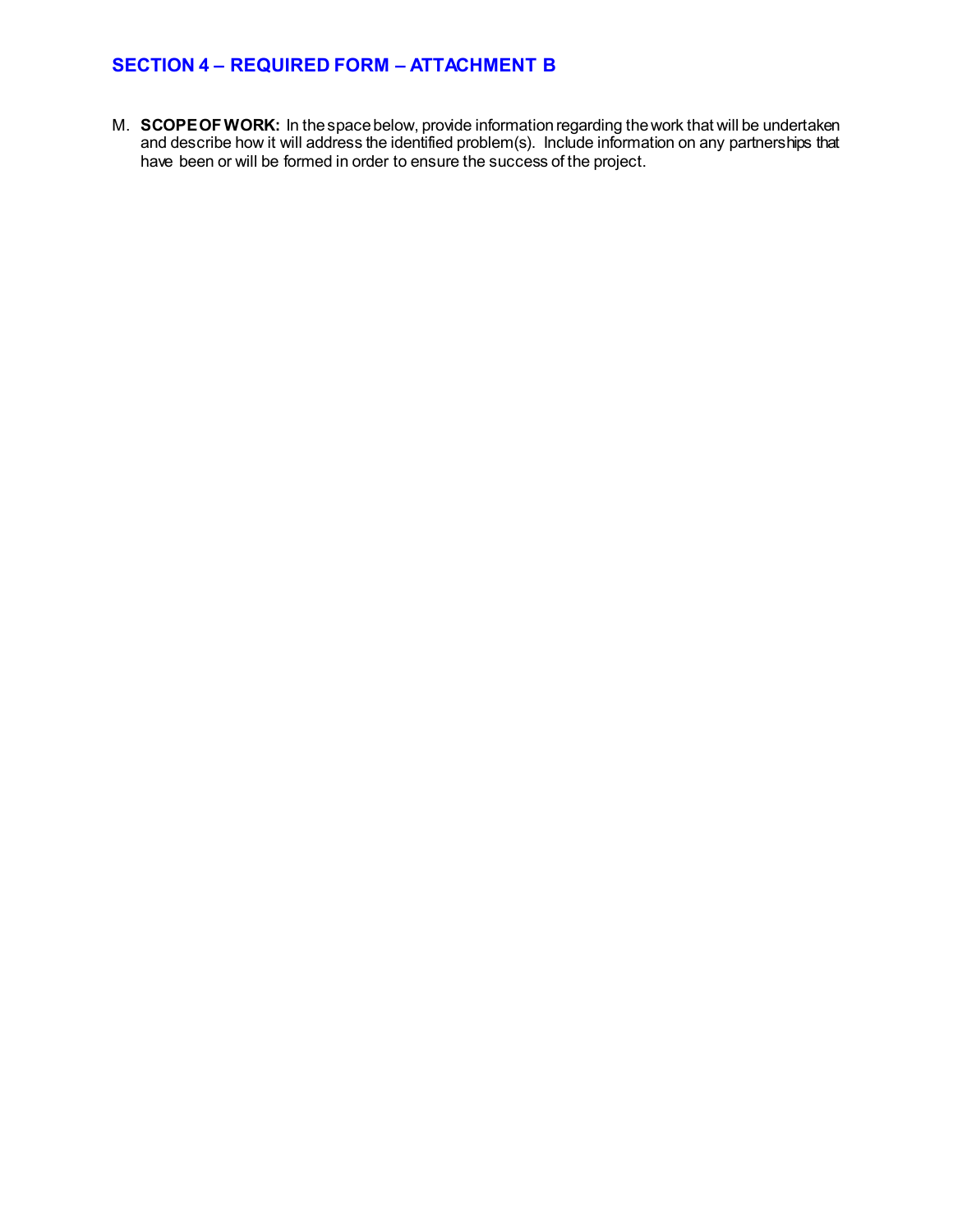N. **RELOCATION:** In the space below, indicate whether any tenants will need to be relocated during the project and the notices and plans for relocation.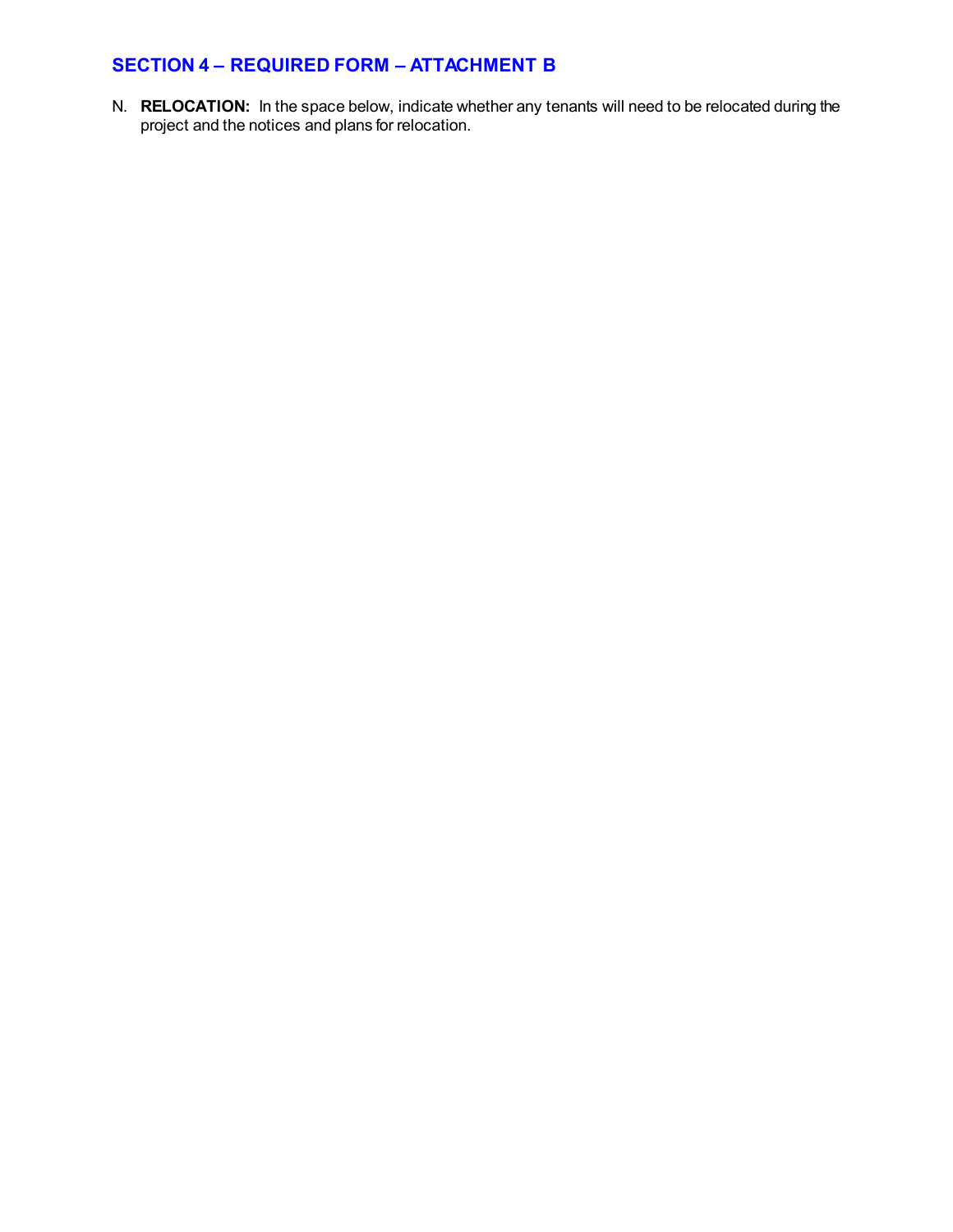O. **WORK PLAN WITH TIMELINE AND MILESTONES:** In the space below, provide a work plan for how the project will be organized, implemented, and administered. Include a timeline and accomplishments from initiation through project completion. This should assume that contracts will be awarded in the second quarter of 2023 (April 1 – June 30, 2023). Add in extra quarters as needed. Examples of milestones are: date bid packages or request for quotes are let, date bids/quotes are due, date community awards contract(s), date of pre-construction conference with Contractor/County and municipality to review Davis-Bacon requirements, date building permits are to be obtained, date work commences, etc.

| ON OR BEFORE                                             | <b>ACCOMPLISHMENTS</b> |
|----------------------------------------------------------|------------------------|
| June 30, 2023<br>September 30, 2023<br>December 31, 2023 |                        |
|                                                          |                        |
|                                                          |                        |
|                                                          |                        |
|                                                          |                        |
|                                                          |                        |
|                                                          |                        |
|                                                          |                        |
|                                                          |                        |
|                                                          |                        |
|                                                          |                        |
|                                                          |                        |
|                                                          |                        |

#### **"Shovel-Ready" Projects:**

A project is considered "shovel-ready" if the organization can begin expending funds within three months of receiving their award, and complete the project within one year of the date of the contract. We anticipate contracts for shovel-ready projects to be executed in the fourth quarter of 2022. Please describe if and how your project is a "Shovel-Ready" Project.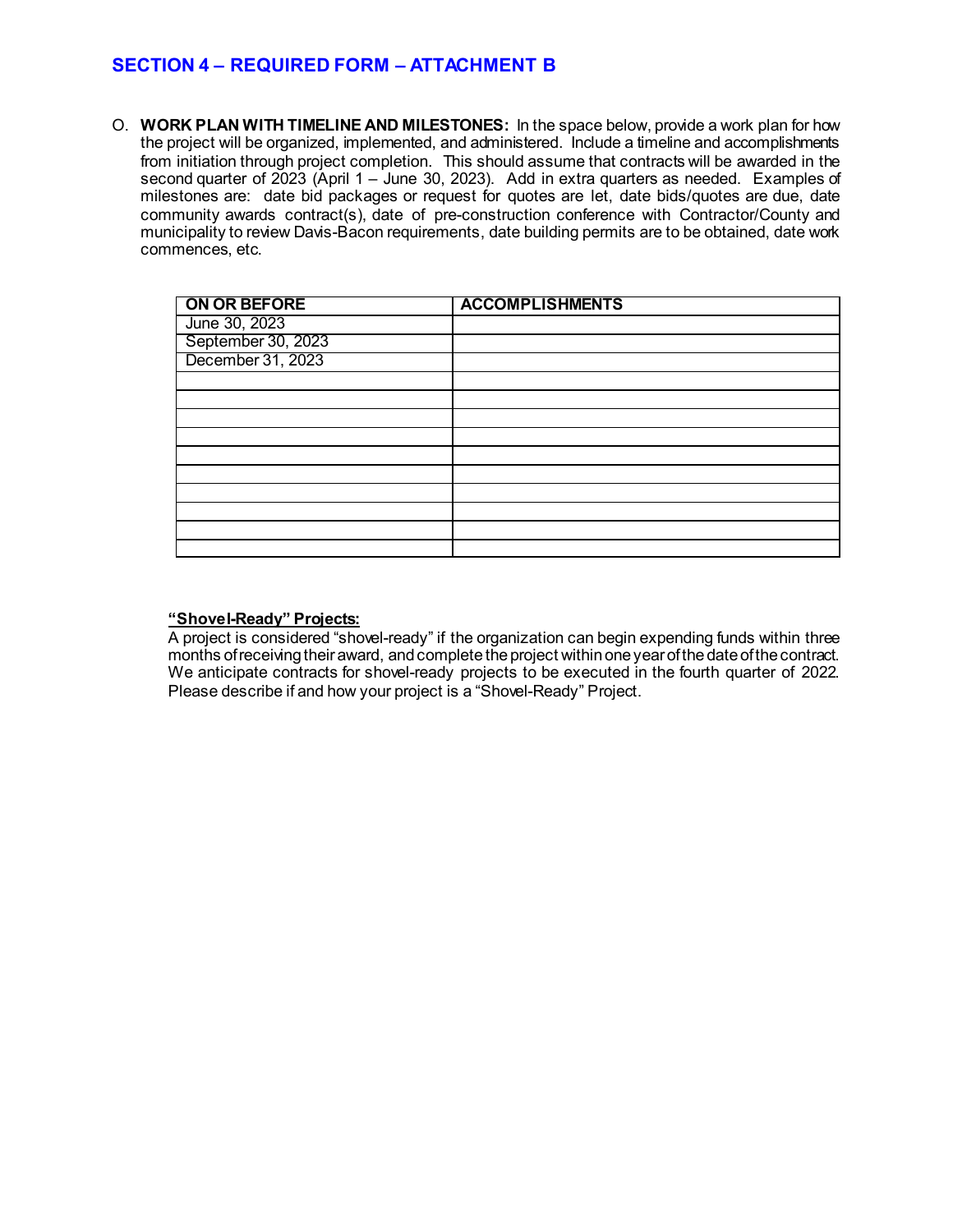#### **PERSONNEL**

P. **EXPERIENCE AND QUALIFICATIONS:** Describe the experience and qualifications of your organization related to the proposed project.

Q. **STAFF EXPERIENCE AND QUALIFICATIONS**: Describe the experience and qualifications of key staff to be assigned to the project. **Be sure to attach resumes for key staff to the application**.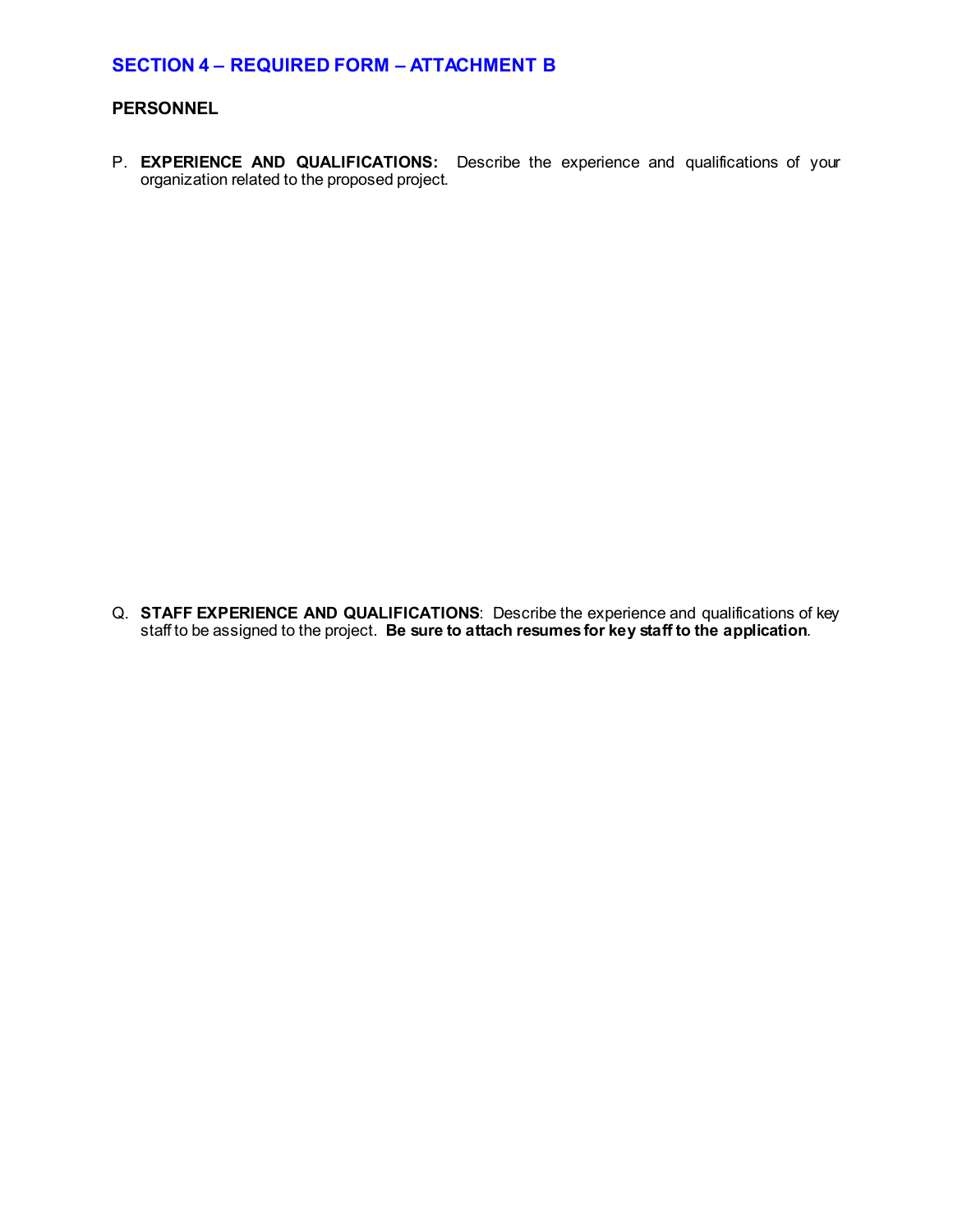#### **R. PERSONNEL SCHEDULE**

Please complete the Personnel Schedule for all staff who will be assigned to this project. If the project will continue into 2024, complete the second table as well.

- Column 1) Each individual staff position by title.
- Columns 2) Indicate the full time equivalent (FTE) of each position in the noted year.
- Column 3) Indicate the estimated total salary for that staff position for noted year.
- Column 4) indicate the estimated number of hours that this staff person will work on this project.
- Column 5) For each staff person whose time will be charged to this project, please indicate the amount of funds being requested for this individual through the CDBG Program. Do not include payroll taxes or benefits in this table.

|                   |                              | 2023 ESTIMATED | <b>CDBG-FUNDED</b>                                                   |                                                                             |
|-------------------|------------------------------|----------------|----------------------------------------------------------------------|-----------------------------------------------------------------------------|
| 1) POSITION TITLE | 3) TOTAL<br>SALARY<br>2) FTE |                | <b>ESTIMATED</b><br><b>HOURS ON</b><br><b>THIS</b><br><b>PROJECT</b> | $5)$ CDBG $-$<br><b>FUNDED</b><br><b>AMOUNT</b><br><b>OF</b><br>SALARY (\$) |
|                   |                              |                |                                                                      |                                                                             |
|                   |                              |                |                                                                      |                                                                             |
|                   |                              |                |                                                                      |                                                                             |
|                   |                              |                |                                                                      |                                                                             |
|                   |                              |                |                                                                      |                                                                             |
|                   |                              |                |                                                                      |                                                                             |

Complete this second table only for projects that will continue into 2024.

|                   |                                       | <b>2024 ESTIMATED</b> | <b>CDBG-FUNDED</b>                                                   |                                                                             |
|-------------------|---------------------------------------|-----------------------|----------------------------------------------------------------------|-----------------------------------------------------------------------------|
| 1) POSITION TITLE | 3) TOTAL<br>$2)$ FTE<br><b>SALARY</b> |                       | <b>ESTIMATED</b><br><b>HOURS ON</b><br><b>THIS</b><br><b>PROJECT</b> | $5)$ CDBG $-$<br><b>FUNDED</b><br><b>AMOUNT</b><br><b>OF</b><br>SALARY (\$) |
|                   |                                       |                       |                                                                      |                                                                             |
|                   |                                       |                       |                                                                      |                                                                             |
|                   |                                       |                       |                                                                      |                                                                             |
|                   |                                       |                       |                                                                      |                                                                             |
|                   |                                       |                       |                                                                      |                                                                             |
|                   |                                       |                       |                                                                      |                                                                             |

S. LIST PERCENT OF STAFF TURNOVER **6. Manufals** Divide the number of resignations or terminations in calendar year 2021 by the total number of budgeted positions. Do not include seasonal positions.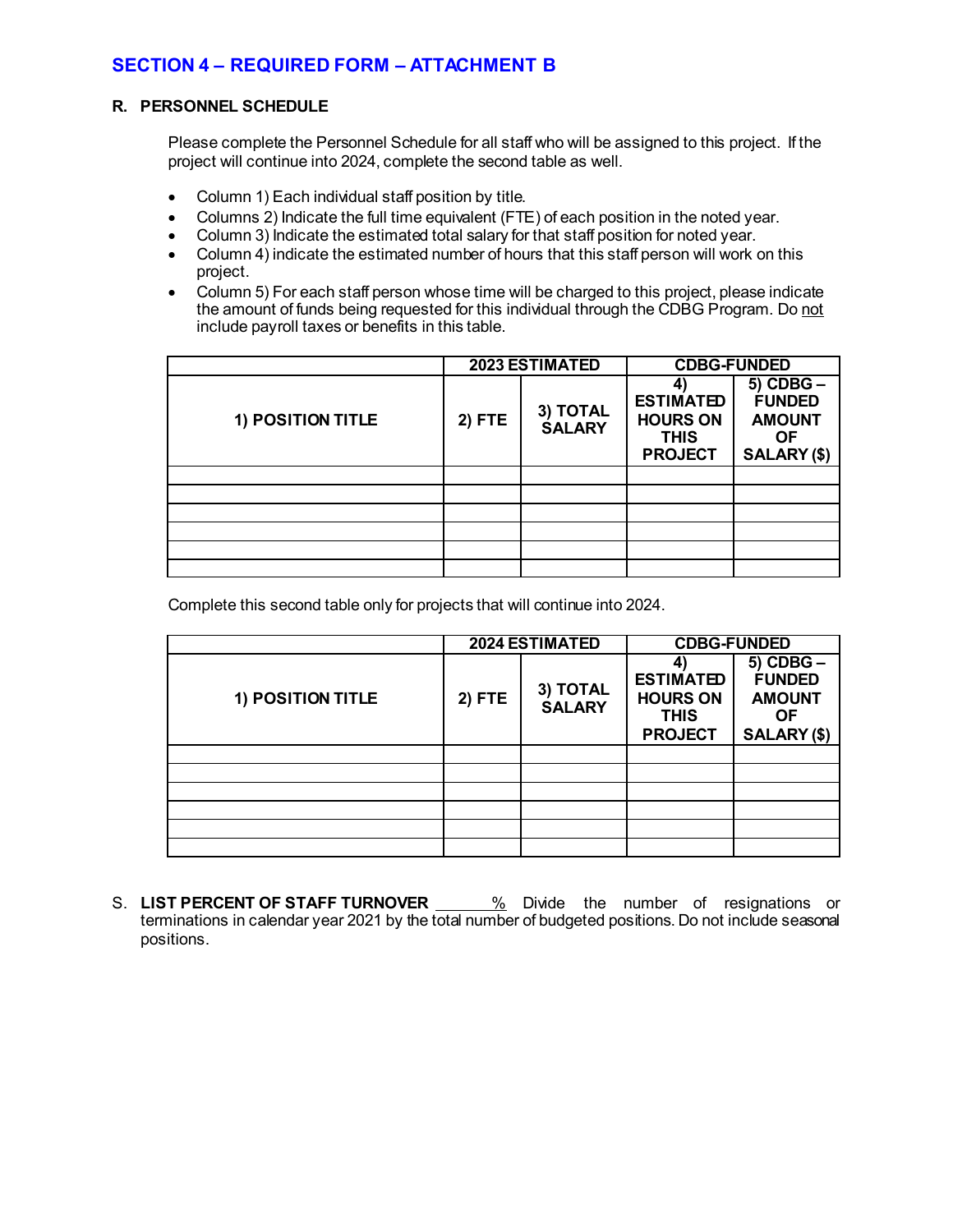T. **AGENCY/ORGANIZATION GOVERNING BODY:** How many Board meetings has your governing body or Board of Directors scheduled or is expected to schedule for 2022?

Please list your current Board of Directors or your organization's governing body. Include names, addresses, primary occupation and board office held. If you have more members, please copy this page.

| <b>Board</b><br><b>President's</b><br><b>Name</b> |                     |                   | <b>Board Vice-</b><br><b>President's</b><br><b>Name</b> |                     |                   | <b>Name</b>           |                     |                   |
|---------------------------------------------------|---------------------|-------------------|---------------------------------------------------------|---------------------|-------------------|-----------------------|---------------------|-------------------|
| Home<br><b>Address</b>                            |                     |                   | Home<br><b>Address</b>                                  |                     |                   | <b>Home Address</b>   |                     |                   |
| <b>Occupation</b>                                 |                     |                   | <b>Occupation</b>                                       |                     |                   | Occupation            |                     |                   |
| <b>Representing</b>                               |                     |                   | <b>Representing</b>                                     |                     |                   | <b>Representing</b>   |                     |                   |
| <b>Term of</b><br><b>Office</b>                   | From:<br>(DD/MM/YY) | To:<br>(DD/MM/YY) | Term of<br><b>Office</b>                                | From:<br>(DD/MM/YY) | To:<br>(DD/MM/YY) | <b>Term of Office</b> | From:<br>(DD/MM/YY) | To:<br>(DD/MM/YY) |
| <b>Board</b><br>Secretary's<br><b>Name</b>        |                     |                   | <b>Board</b><br><b>Treasurer's</b><br>Name              |                     |                   | Name                  |                     |                   |
| Home<br><b>Address</b>                            |                     |                   | Home<br><b>Address</b>                                  |                     |                   | <b>Home Address</b>   |                     |                   |
| Occupation                                        |                     |                   | Occupation                                              |                     |                   | Occupation            |                     |                   |
| <b>Representing</b>                               |                     |                   | <b>Representing</b>                                     |                     |                   | <b>Representing</b>   |                     |                   |
| <b>Term of</b><br><b>Office</b>                   | From:<br>(DD/MM/YY) | To:<br>(DD/MM/YY) | Term of<br><b>Office</b>                                | From:<br>(DD/MM/YY) | To:<br>(DD/MM/YY) | <b>Term of Office</b> | From:<br>(DD/MM/YY) | To:<br>(DD/MM/YY) |
| <b>Name</b>                                       |                     |                   | <b>Name</b>                                             |                     |                   | <b>Name</b>           |                     |                   |
| Home<br><b>Address</b>                            |                     |                   | Home<br><b>Address</b>                                  |                     |                   | <b>Home Address</b>   |                     |                   |
| Occupation                                        |                     |                   | Occupation                                              |                     |                   | <b>Occupation</b>     |                     |                   |
| Representing                                      |                     |                   | <b>Representing</b>                                     |                     |                   | <b>Representing</b>   |                     |                   |
| Term of<br><b>Office</b>                          | From:<br>(DD/MM/YY) | To:<br>(DD/MM/YY) | Term of<br><b>Office</b>                                | From:<br>(DD/MM/YY) | To:<br>(DD/MM/YY) | <b>Term of Office</b> | From:<br>(DD/MM/YY) | To:<br>(DD/MM/YY) |
| <b>Name</b>                                       |                     |                   | <b>Name</b>                                             |                     |                   | Name                  |                     |                   |
| Home<br><b>Address</b>                            |                     |                   | Home<br><b>Address</b>                                  |                     |                   | <b>Home Address</b>   |                     |                   |
|                                                   |                     |                   |                                                         |                     |                   |                       |                     |                   |
| <b>Occupation</b>                                 |                     |                   | Occupation                                              |                     |                   | <b>Occupation</b>     |                     |                   |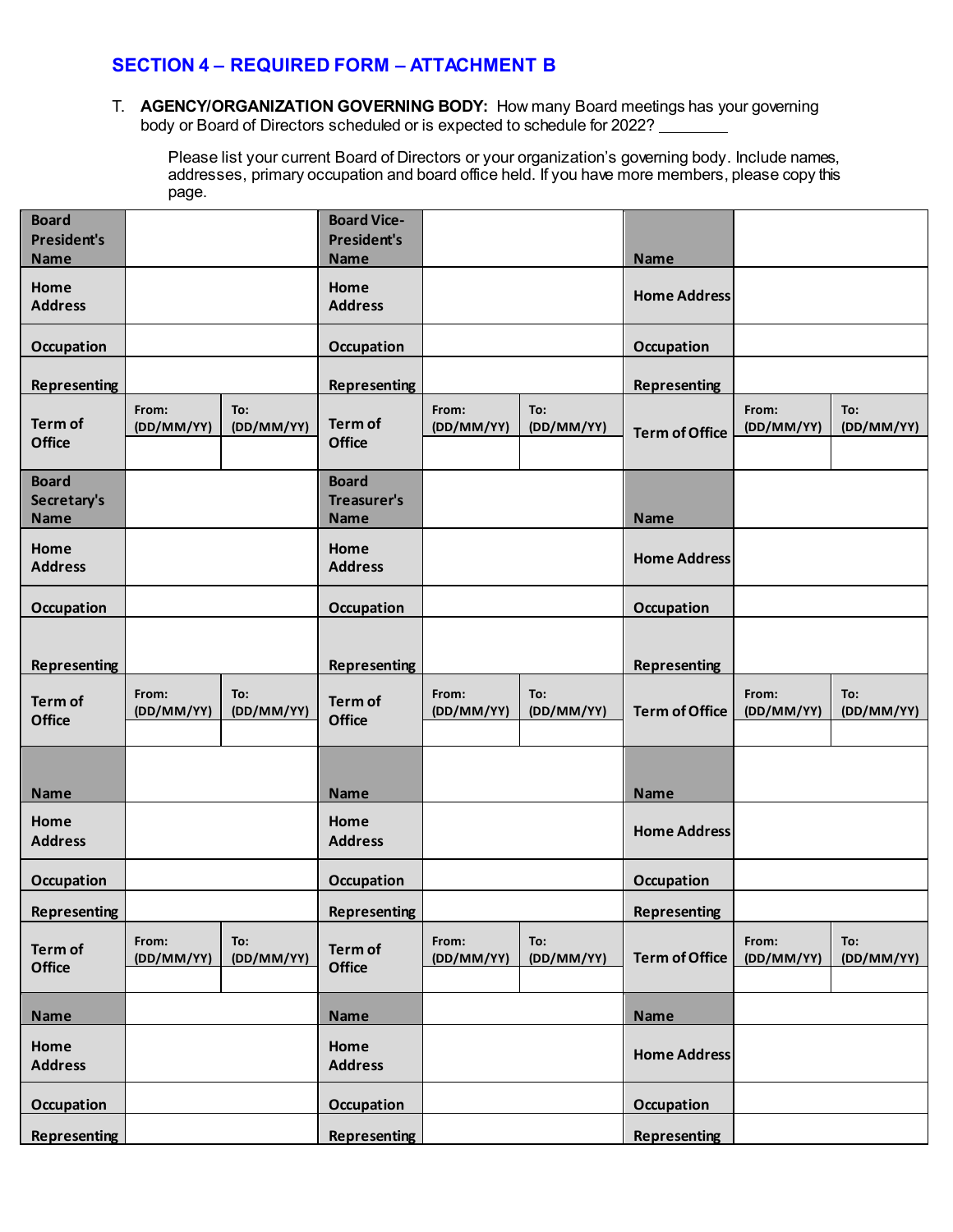| Term of<br><b>Office</b> | From:<br>(DD/MM/YY) | To:<br>(DD/MM/YY) | Term of<br><b>Office</b> | From:<br>(DD/MM/YY) | To:<br>(DD/MM/YY) | Term of Office        | From:<br>(DD/MM/YY) | To:<br>(DD/MM/YY) |
|--------------------------|---------------------|-------------------|--------------------------|---------------------|-------------------|-----------------------|---------------------|-------------------|
| <b>Name</b>              |                     |                   | <b>Name</b>              |                     |                   | <b>Name</b>           |                     |                   |
| Home<br><b>Address</b>   |                     |                   | Home<br><b>Address</b>   |                     |                   | <b>Home Address</b>   |                     |                   |
| Occupation               |                     |                   | <b>Occupation</b>        |                     |                   | <b>Occupation</b>     |                     |                   |
| <b>Representing</b>      |                     |                   | Representing             |                     |                   | Representing          |                     |                   |
| Term of<br><b>Office</b> | From:<br>(DD/MM/YY) | To:<br>(DD/MM/YY) | Term of<br><b>Office</b> | From:<br>(DD/MM/YY) | To:<br>(DD/MM/YY) | <b>Term of Office</b> | From:<br>(DD/MM/YY) | To:<br>(DD/MM/YY) |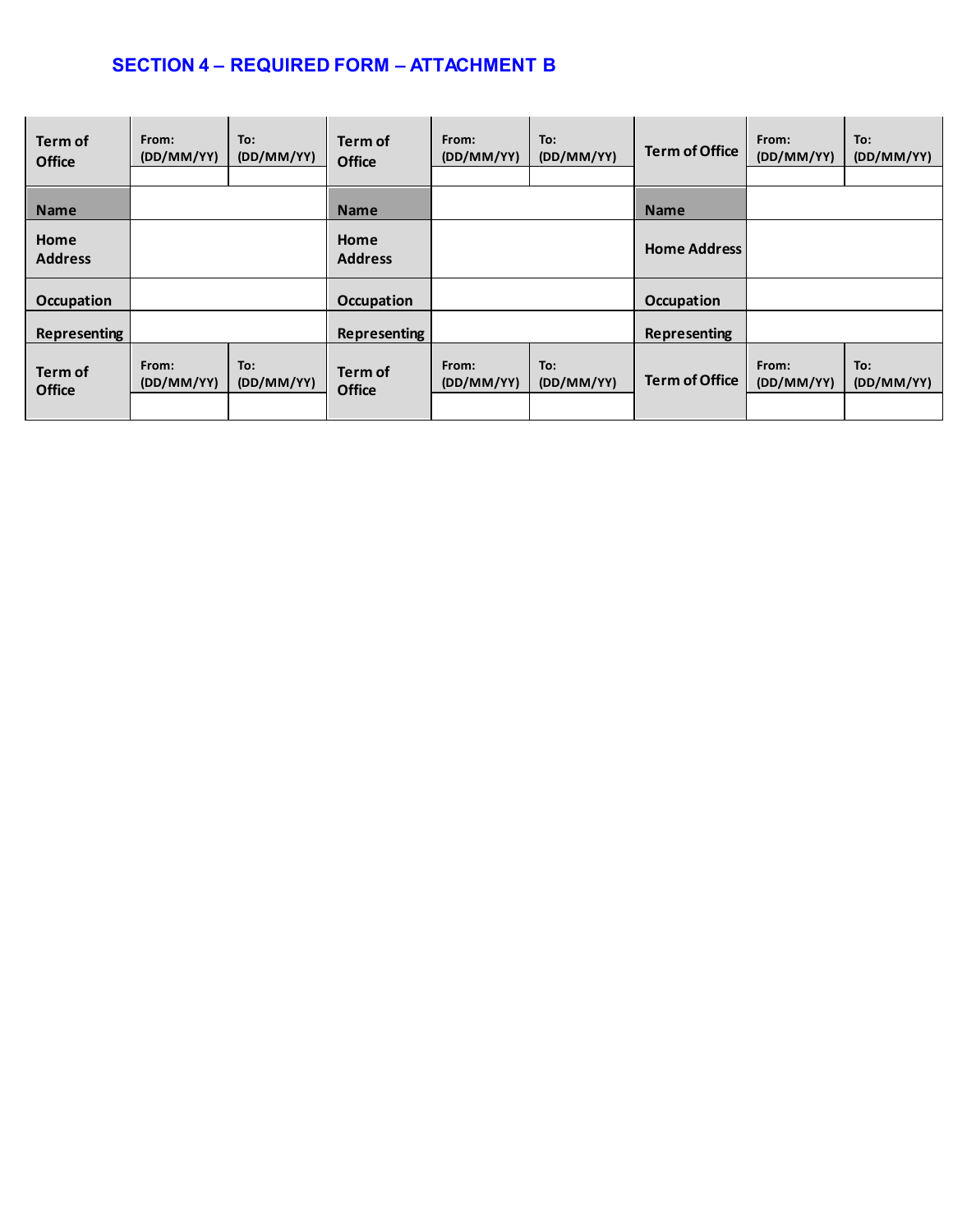**U. STAFF/BOARD/VOLUNTEERS DESCRIPTORS:** For your organization's **2022** staff, board and volunteers, indicate by number and percentage the following characteristics**.**

| <b>DESCRIPTOR</b>                   |        | <b>STAFF</b> |        | <b>BOARD</b> | <b>VOLUNTEER</b> |         |
|-------------------------------------|--------|--------------|--------|--------------|------------------|---------|
|                                     | Number | Percent      | Number | Percent      | Number           | Percent |
| <b>TOTAL</b>                        |        | 100%         |        | 100%         |                  | 100%    |
| <b>GENDER IDENTITY</b>              |        |              |        |              |                  |         |
| GENDER:                             |        |              |        |              |                  |         |
| <b>GENDER:</b>                      |        |              |        |              |                  |         |
| <b>GENDER:</b>                      |        |              |        |              |                  |         |
| <b>GENDER:</b>                      |        |              |        |              |                  |         |
| <b>AGE</b>                          |        |              |        |              |                  |         |
| LESS THAN 18 YRS                    |        |              |        |              |                  |         |
| 18 - 59 YRS                         |        |              |        |              |                  |         |
| 60 AND OLDER                        |        |              |        |              |                  |         |
| <b>RACE</b>                         |        |              |        |              |                  |         |
| <b>WHITE</b>                        |        |              |        |              |                  |         |
| <b>BLACK</b>                        |        |              |        |              |                  |         |
| <b>HISPANIC</b>                     |        |              |        |              |                  |         |
| NATIVE AMERICAN                     |        |              |        |              |                  |         |
| ASIAN / PACIFIC<br><b>ISLANDER</b>  |        |              |        |              |                  |         |
| MULTI-RACIAL                        |        |              |        |              |                  |         |
| <b>ETHNICITY</b>                    |        |              |        |              |                  |         |
| <b>HISPANIC</b>                     |        |              |        |              |                  |         |
| NON-HISPANIC                        |        |              |        |              |                  |         |
| PERSONS WITH<br><b>DISABILITIES</b> |        |              |        |              |                  |         |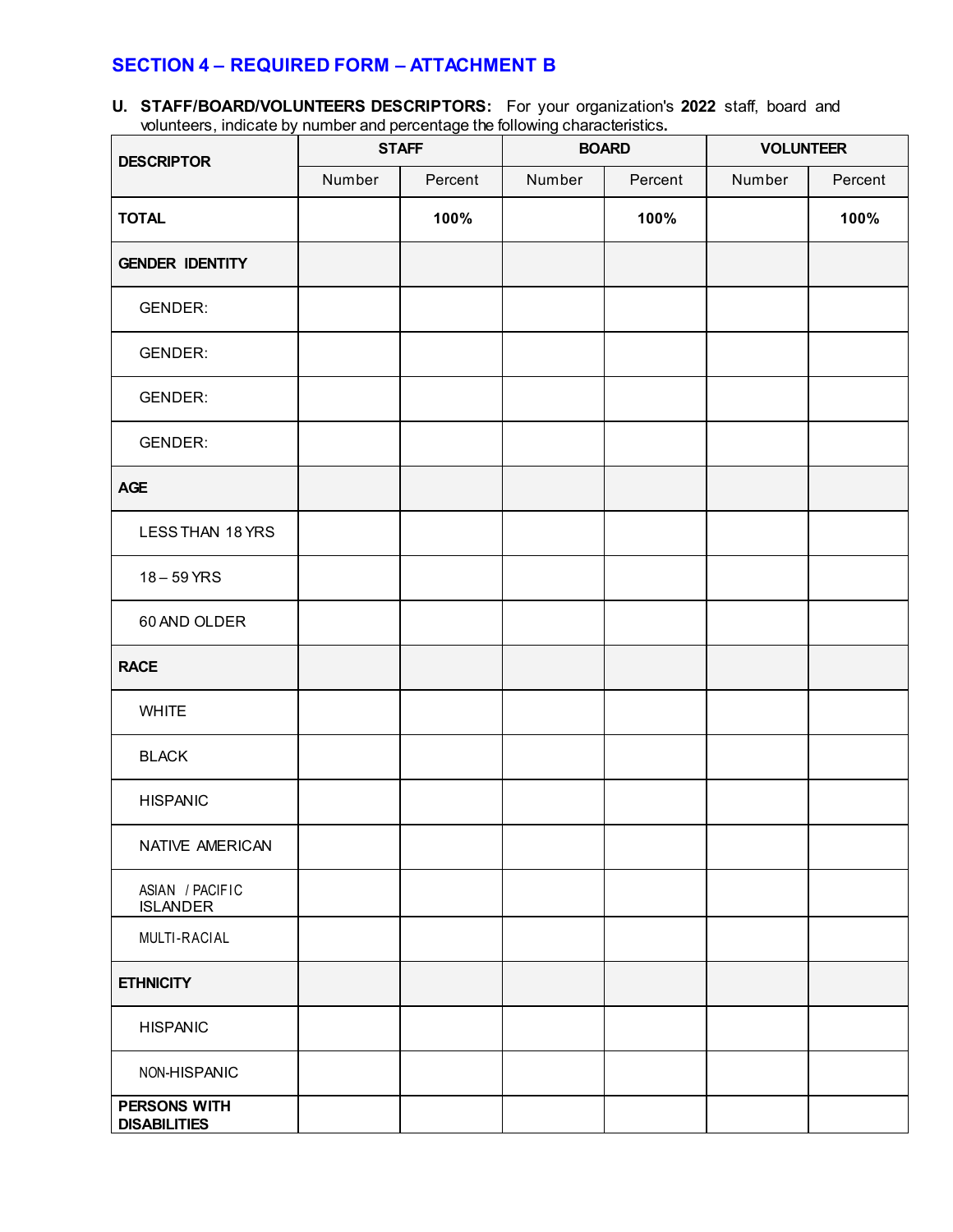#### **FINANCIAL INFORMATION**

O. **BUDGET SUMMARY:** Indicate the sources and terms of all funds that will be used toward this project.

| SOURCE | <b>AMOUNT</b> | <b>RATE</b><br>(% ) | <b>TERM</b><br>(Years) | <b>AMORT</b><br><b>PERIOD</b><br>(Years) | <b>ANNUAL</b><br><b>DEBT</b><br><b>SERVICE</b> |
|--------|---------------|---------------------|------------------------|------------------------------------------|------------------------------------------------|
|        |               |                     |                        |                                          |                                                |
|        |               |                     |                        |                                          |                                                |
|        |               |                     |                        |                                          |                                                |
|        |               |                     |                        |                                          |                                                |
|        |               |                     |                        |                                          |                                                |
|        |               |                     |                        |                                          |                                                |
|        |               |                     |                        |                                          |                                                |
|        |               |                     |                        |                                          |                                                |
|        |               |                     |                        |                                          |                                                |
|        |               |                     |                        |                                          |                                                |
| TOTAL  |               |                     |                        |                                          |                                                |

P. **OTHER SOURCES OF FUNDS LEVERAGED:** Describe the sources and amounts of any funds that will be contributed by your organization or leveraged from other sources for this project in the space below. Further identify other potential funding sources that have been contacted and the results of those contacts.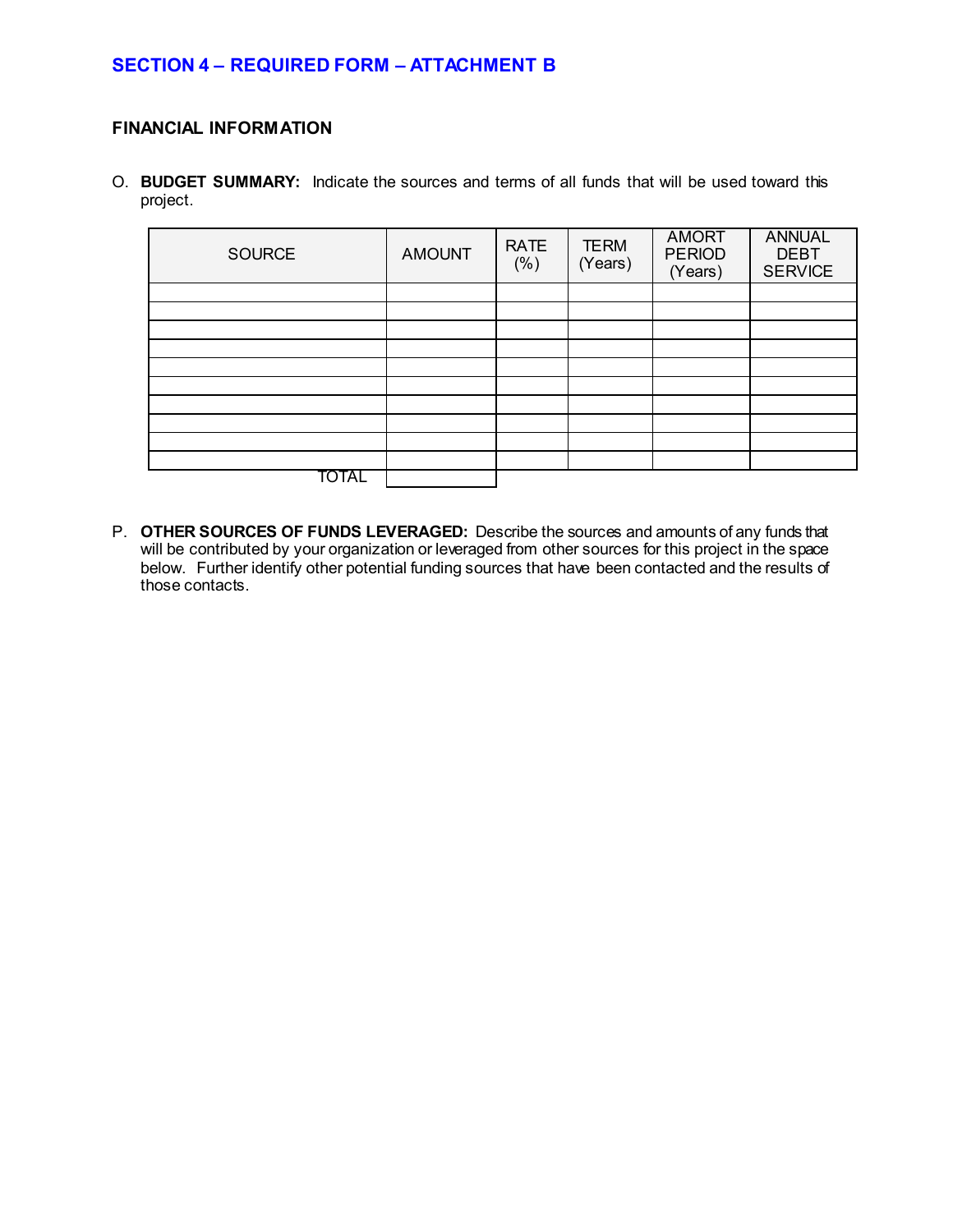Q. **FUNDS NEEDED:** In the space below, please describe why CDBG funds are needed to ensure the viability of this project.

R. **COST BASIS:** In the space below, describe the basis for how cost estimates contained in the Project Budget were obtained/identified.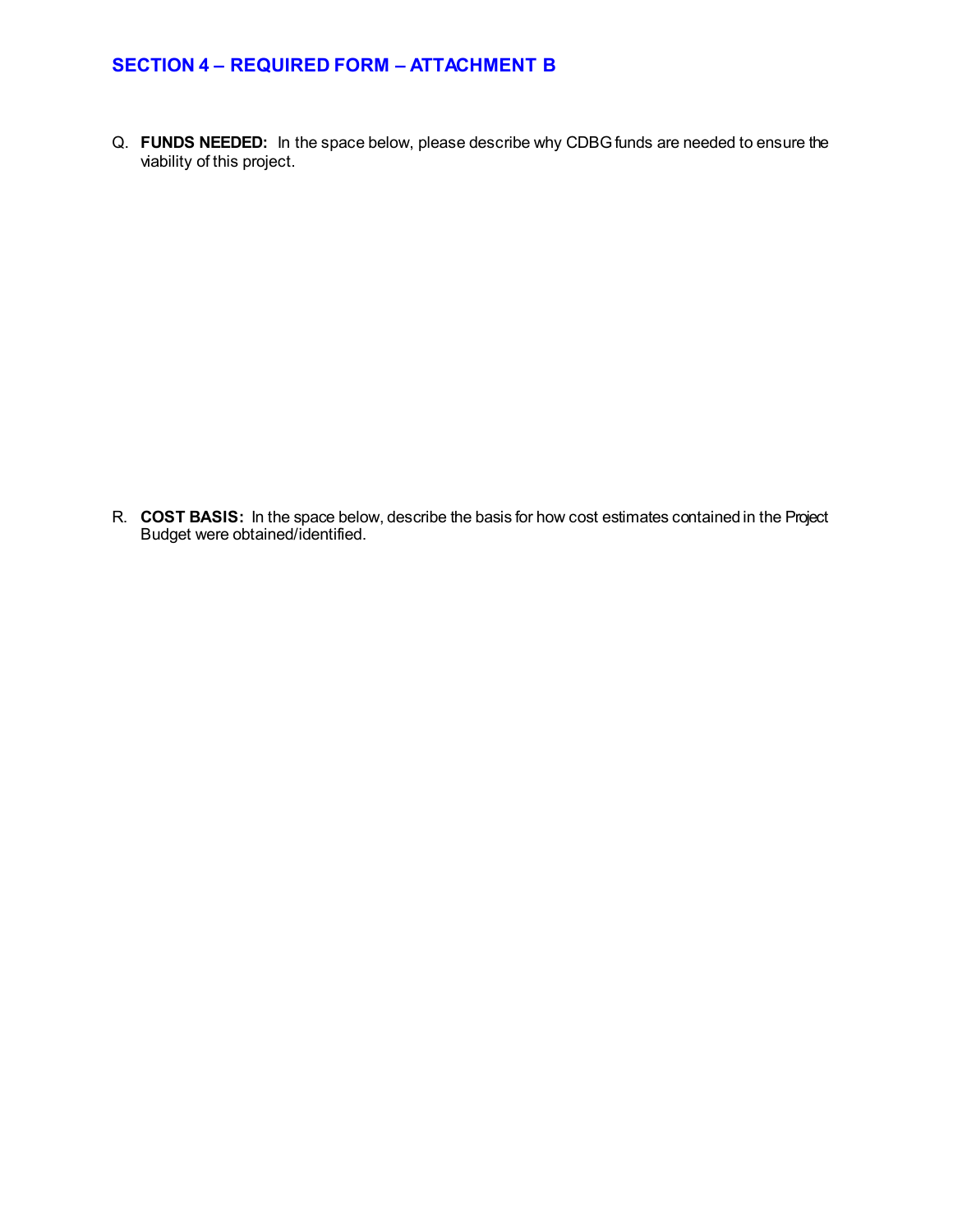S. **DETAILED PROJECT BUDGET:** Following the description of allowable costs that may be charged to the CDBG Program is the Project Budget. Complete the budget identifying the amount and source of all funds and their uses.

#### **IF THIS IS AN APPLICATION FOR CONSTRUCTION OF A NEW FACILITY THAT DOES NOT CURRENTLY EXIST IN YOUR COMMUNITY, PLEASE PROVIDE:**

**DETAILED YEAR 1 OPERATING COSTS**: Following the Project Budget is the Detailed Year 1 Operating Costs. Complete the Operating Budget identifying the PROJECTED income and expenses. Use additional pages as necessary.

**OPERATING BUDGET:** Following the Detailed Operating Budget is the 15-Year Operating Budget. Complete the Operating Budget identifying the income and expenses. Use additional pages as necessary.

**Failure to SUBMIT ALL THREE (3)BUDGETS may result in the application to be ineligible for funding and may not be scored.**

# **[\\*\\*PLEASE CLICK HERE TO ACCESS THE FOLLOWING](https://countyofdane.sharefile.com/d-s21db5b6ce4474eb1a52b37f58e285028)  SPREADSHEETS:\*\*\***

- **1. Project Budget**
- **2. Operating Costs**
- **3. Operating Budget**

**PLEASE NOTE: ALL 3 BUDGET SPREADSHEETS MUST BE INCLUDED WITH THE APPLICATION SUBMISSION. PLEASE NAME THE BUDGET FILES AS FOLLOWS:**

> **RFP#122051ORGANIZATIONNAMEPROJECTBUDGET RFP#122051ORGANIZATIONNAMEOPERATINGCOSTS RFP#122051ORGANIZATIONNAMEOPERATINGBUDGET**